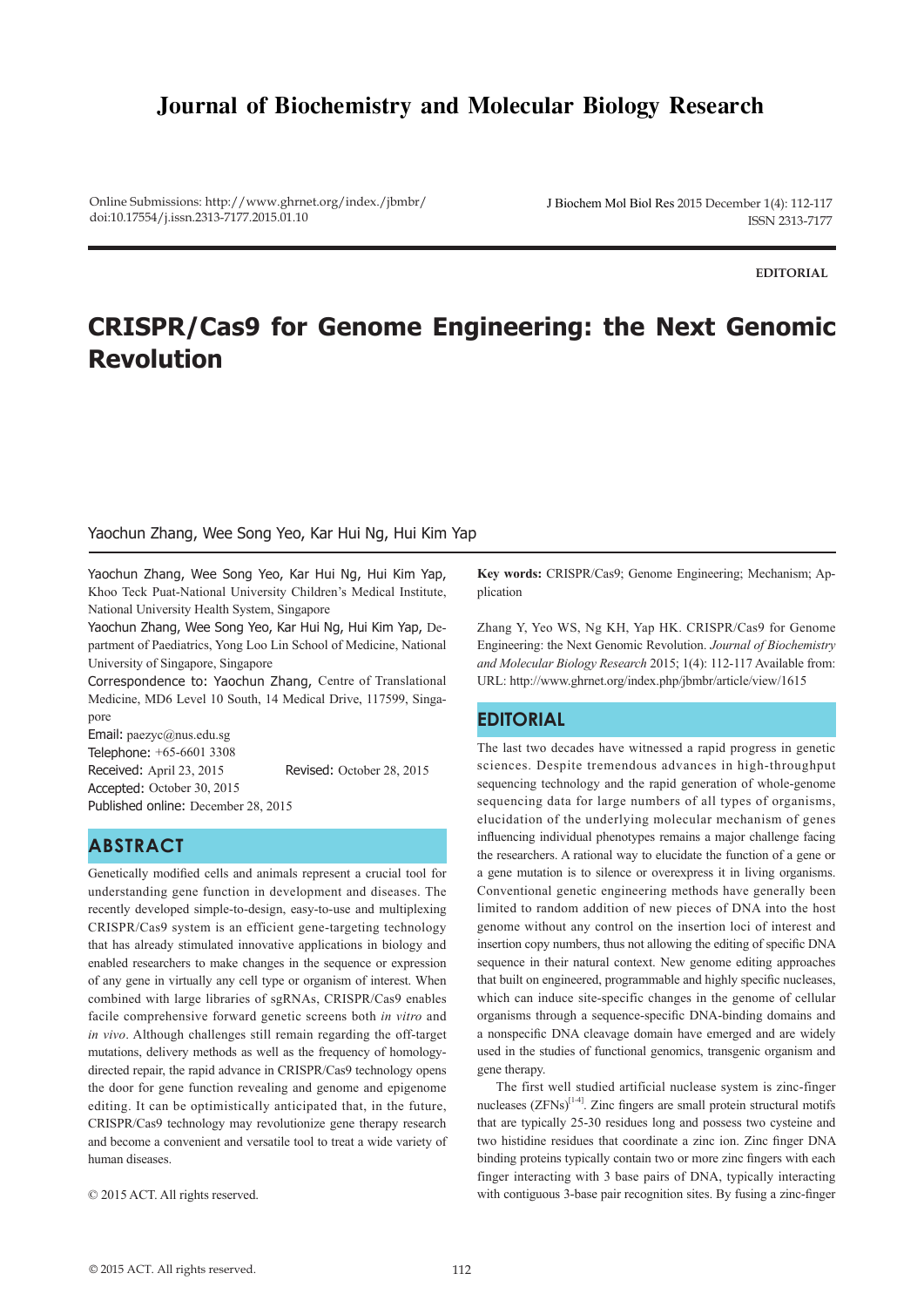DNA-binding domain with a nonspecific cleavage domain from the type IIS restriction endonuclease FokI, ZFNs can be engineered to target desired DNA sequence and induce DNA double strand break. The nuclease domain requires dimerization to be active, and thus two individual ZFNs must bind opposite strands of DNA with their C-termini a certain distance apart to facilitate dimerization of the nuclease domain<sup>[1,2,5-11]</sup>. Although ZFNs are effective genome editing tools and numerous innovations to improve the utility of ZFNs have occurred, the technical challenges inherent in designing and validating engineering zinc-finger proteins for a specific DNA locus of interest have limited their use beyond by experts in the field. In 2009, the genome editing field has further expanded with the development of transcription activator-like effector nucleases (TALENs)<sup>[12,13]</sup>. TALEs are transcriptional activators that specifically bind and regulate plant genes during pathogenesis. Within the TALE structure, a repeated highly conserved 33-34 amino acid sequence with the exception of the 12th and 13th amino acids that mediate DNA recognition. These two locations are highly variable (Repeat Variable Di-residue, RVD) and show a strong correlation with specific nucleotide recognition. Each unit of a TALE protein recognizes only a single base pair. This simple relationship between amino acid sequence and DNA recognition has allowed for the engineering of specific DNA binding domains by selecting a combination of repeat segments containing the appropriate RVDs, which is much easier than zinc fingers to produce and validate, enabling much more widespread applications in genome editing<sup>[14-20]</sup>. The recent emergence of the CRISPR (clustered regularly interspaced short palindromic repeats)/Cas9 system, which depends on small RNA guided sequence-specific cleavage, however, has transformed the genome engineering fields by removing the need for any expertise in protein engineering<sup>[21-26]</sup>.

 CRISPRs were firstly discovered from the genome of *Escherichia coli* in 1980s and had been described as a series of direct repeats interspaced with short sequences<sup>[27]</sup>. Later studies have shown that CRISPR/Cas exists in nearly 40% genomes of sequenced bacteria and nearly 90% genomes of sequenced archaea<sup>[28]</sup>. Based on the observations that many spacer sequences within CRISPRs derive from plasmid and viral origins, CRISPRs loci can be transcribed and that *cas* (CRISPR-associated gene) encode proteins with putative nuclease and helicase domains, CRISPRs were predicated as an adaptive defence system that use antisense RNAs as memory signatures of past invasions<sup>[29]</sup>. However, it was not until in 2007 that infection experiments with lytic phages provided the first experimental evidence of CRISPR/Cas-mediated adaptive immunity. In those studies, bacteria integrated new spacers derived from phage genomic sequences. Removal or addition of particular spacers modified the phage-resistance phenotype of the cell. Thus, CRISPR, together with associated *cas* genes, provided resistance against phages, and resistance specificity is determined by spacerphage sequence similarity[21]. In 2008, Brouns *et al* found that mature CRISPR RNAs (crRNAs) served as guides in a complex with Cas proteins to interfere with viral proliferation<sup>[22]</sup>. Functional CRISPR-Cas loci consist of a series of conserved repeated sequences interspaced by distinct non-repetitive sequences named spacers that encode the crRNA components and an operon of *cas* genes encoding the Cas protein components. After the first infection of viruses or phages, invading foreign DNA is processed by Cas nucleases into small DNA fragments, which are then incorporated into CRISPR locus of host genomes as the spacers. In response to virus or phage infections, the spacers are used as transcriptional templates for producing precursor crRNA (pre-crRNA) that undergoes maturation to generate individual crRNAs, each composed of a repeat portion

#### Zhang Y et al. CRISPR/Cas9 facilitates genome engineering

and an invader-targeting spacer portion, which guides Cas to cleave foreign nucleic acid by Cas proteins at sites complementary to the crRNA spacer sequence. More than 40 different Cas protein families have been reported, which are primarily classified into three types (I, II, and  $III$ <sup>[30-32]</sup>. The type II CRISPR/Cas system utilizes Cas9, a large multifunctional protein with two putative nuclease domains (HNH<sup>[29,30]</sup> and RuvC-like<sup>[29]</sup>), to cleave dsDNA, whereas Type I and Type III systems require multiple distinct effectors acting as a complex<sup>[33,34]</sup>. CRISPR/Cas9 has been demonstrated to be a simple and efficient tool for genome engineering.

 In endogenous CRISPR/Cas9 system, mature crRNA is combined with trans-activating crRNA (tracrRNA), a small RNA that is transencoded upstream of the type II CRISPR-Cas locus and is essential for crRNA maturation by ribonuclease III and  $Cas<sup>[35]</sup>$ , to form a tracrRNA:crRNA complex that guides Cas9 to a target site. Cas9 unwinds the DNA duplex and searches for sequences matching the crRNA to cleave. Target recognition occurs upon detection of complementarity between a "protospacer" sequence in the target DNA and the remaining spacer sequence in the crRNA. Importantly, Cas9 cuts the DNA only if a correct protospacer-adjacent motif (PAM) is also present at the 3' end. PAM is a short sequence motif adjacent to the crRNA-targeted sequence on the invading DNA, playing an essential role in the stages of adaptation and interference in type I and type II systems[36,37]. Different Type II systems have differing PAM requirements. The *S. pyogenes* system requires an NGG sequence<sup>[34]</sup> *S. thermophilus* Type II systems require NNAGAA for CRISPR1[23,25] and NGGNG for CRISPR3[33,38], while *Neisseria meningiditis*  requires NNNNGATT[39]. After binding to the target site, the DNA single-strand matching crRNA and opposite strand are cleaved, respectively, by the HNH nuclease domain and RuvC-like nuclease domain of Cas9, generating a double-strand break (DSB) at the target site<sup>[33,34]</sup>. The CRISPR/Cas9 induced DSB will trigger cellular DNA repair processes, including nonhomologous end-joining (NHEJ) mediated error-prone DNA repair and homology-directed repair (HDR)-mediated error-free DNA repair, both of which can be used to achieve a desired editing outcome. In NHEJ-mediated DNA repair, the break ends are directly ligated without the need for a homologous template, generating small insertion and deletion mutations at target sites. These mutations can help us to disrupt or abolish the function of target genes or genomic elements. If the insertion or deletion occurring within a coding exon can lead to frameshift mutations and premature stop codons, gene knockouts are achieved<sup>[40]</sup>. In contrast to NHEJ-mediated DNA repair, HDR-mediated error-free DNA repair requires a homology-containing donor DNA sequence as repair template. The repair template can either be double stranded DNA with homology arms flanking the insertion sequence, or singlestranded DNA oligonucleotides (ssODNs). ssODNs provides an effective and simple method for making small edits in the genome, such as the introduction of single nucleotide mutations<sup>[41]</sup>. However, HDR is generally active only in dividing cells and typically occurs at lower frequencies than NHE $J^{[42]}$ . For easy application in genome editing, the dual tracrRNA:crRNA was then engineered as a single guide RNA (sgRNA), which was a chimeric RNA containing all essential crRNA and tracrRNA components (Figure  $1$ )<sup>[34]</sup>. In this twocomponent system, by simply changing the guide sequence of the sgRNA, it theoretically enables CRISPR/Cas9 to target any DNA sequence of interest as long as it is adjacent to a PAM. Furthermore, when Cas9 is coupled with several sgRNAs targeting on different sites, CRISPR/Cas9 is able to simultaneously induce genomic modifications at multiple genes or multiple independent sites of the same gene<sup>[25,36]</sup>, accelerating the study of gene function and epistatic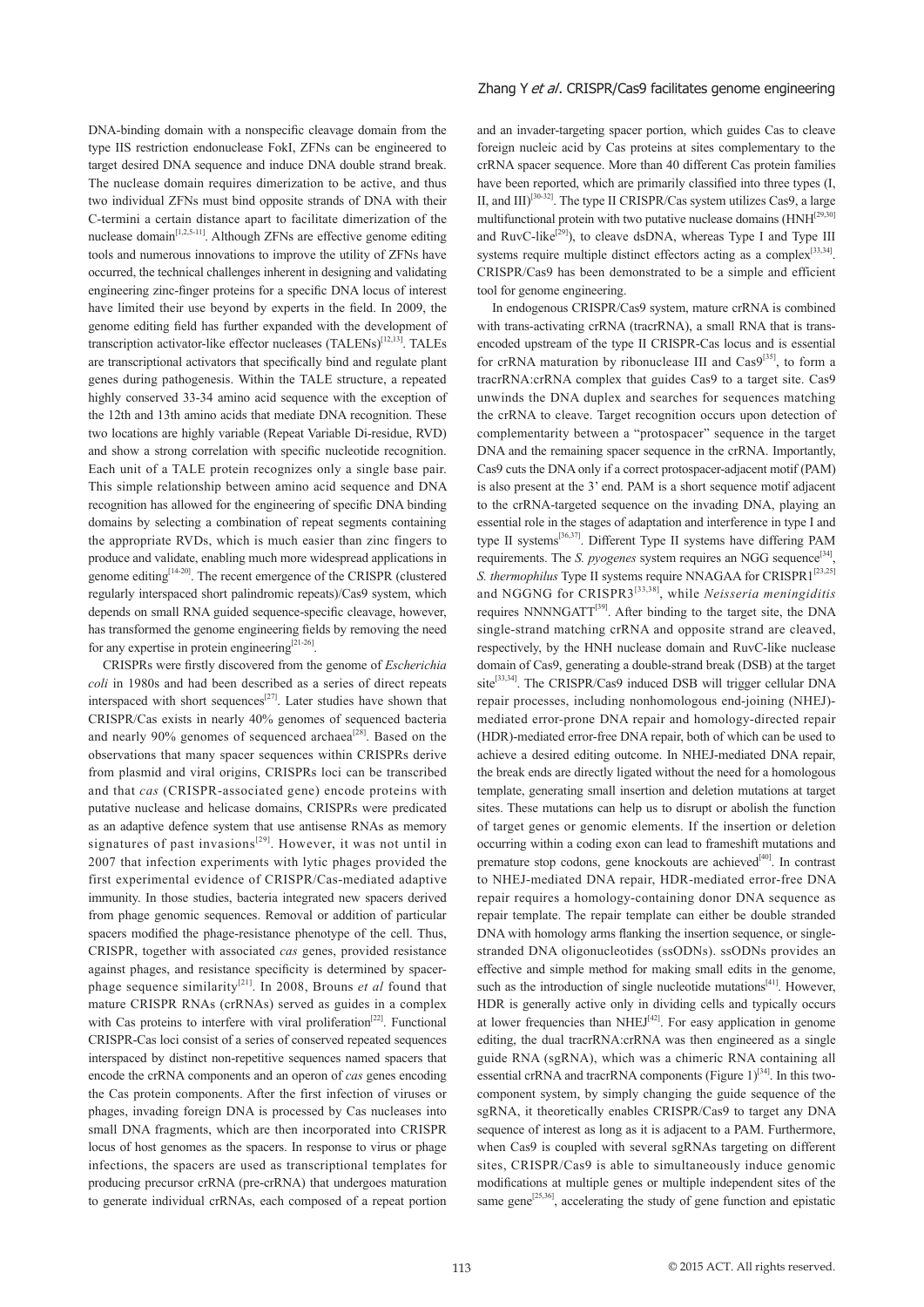Zhang Y et al. CRISPR/Cas9 facilitates genome engineering



**Figure 1** Illustration of CRISPR/Cas9-mediated genome editing. The dual tracrRNA:crRNA is engineered as a single guide RNA (sgRNA), which is a chimeric RNA containing all essential crRNA and tracrRNA components. sgRNA guides Cas9 to a target site when detects complementarity between a "protospacer" sequence in the target DNA and the remaining spacer sequence in the crRNA. After binding to the target site, the DNA singlestrand matching crRNA and opposite strand are cleaved by the HNH nuclease domain and RuvC-like nuclease domain of Cas9 respectively, generating a double-strand break (DSB).

relationships<sup>[43-45]</sup>. For this reason, the CRISPR/Cas9 has been rapidly and widely adopted by the scientific community to target, edit, or modify the genomes of a vast array of cells and organisms.

 As a robust genome editing tool, CRISPR/Cas9 enables researchers to precisely manipulate specific genomic elements not only in mammalian genomes<sup>[25,46-49]</sup> but also in the genomes of rat<sup>[50]</sup>, mice<sup>[43,51]</sup>, zebrafish<sup>[37,52-54]</sup>, *Drosophila*<sup>[55-60]</sup>, *C. elegans*<sup>[61-64]</sup>, *Bombyx mori*<sup>[65-68]</sup>, bacteria<sup>[69-71]</sup> as well as in crop plants<sup>[72-77]</sup>. Targeting with multiple sgRNAs (multiplexing) was also successfully achieved<sup>[25,48]</sup>. When combined with lentiviral sgRNA library, a pooled, loss-of-function genetic screening approach suitable for both positive and negative selection was developed, establishing Cas9/ sgRNA screening as a powerful tool for systematic genetic analysis in mammalian cells<sup>[78,79]</sup>. Recently, the genome-wide CRISPR/ Cas9-mediated loss-of-function screen was further developed to systematically assay gene phenotypes in cancer evolution *in*   $vivo^{[80,81]}$ . It can be anticipated that this high-throughput sequencing tool will not only facilitate the rapid identification of genes that participate in certain biological processes but will also enable largescale screening for drug targets and other phenotypes. Another important application of CRISPR/Cas9 system is in the research of transcriptional regulation. By targeting on the transcription-related functional sites, CRISPR/Cas9 can regulate the transcription of specific genes. However, this process is irreversible due to permanent DNA modifications. To develop a CRISPR inference (CRISPRi) system for RNA-guided transcription regulation beyond permanent modification of DNA, sgRNA was co-expressed with a catalytically defective Cas9 mutant (dCas9) to form a recognition complex, which could interfere with transcriptional elongation, RNA polymerase and transcription factor binding[82-84]. Demonstrated first in *E. coli*, whole-genome sequencing showed that there were no detectable offtarget effects[83]. CRISPRi has also been proved to repress multiple target genes simultaneously, and its effects are reversible<sup>[83,85]</sup>. After fusion with repressive or activating effector domains, dCas9 together with sgRNA, could implement precise and stable transcriptional control of target genes, including transcription repression (CRISPRi) and activation (CRISPRa) with high specificity<sup>[82,86]</sup>. Similar to those performed using RNAi, dCas9 can be used as a modular and flexible DNA-binding platform for the recruitment of proteins to a target DNA sequence, laying the foundation for future experiments involving genome-wide screening. The CRISPR/Cas9 system has also been employed for efficient correction of genetic disease<sup>[87,88]</sup>. A dominant mutation in the *Crygc* gene responsible for cataracts was successfully corrected in mice by co-injection of CRISPR/Cas9 with an exogenously supplied oligonucleotide into zygotes<sup>[88]</sup>. The CRISPR/Cas9 system can be further developed as an imaging tool for imaging of specific loci, by fusing dCas9 with fluorescent proteins, in live cells<sup>[89]</sup>, and developed as a new therapeutic strategy against viral infections, disrupting proviruses, eliminating viral genomes and thus curing viral infections<sup>[90-93]</sup>.

 A few careful studies, however, duly raised concerns that CRISPR/ Cas9 had tolerance to base pair mismatches between gRNA and its complementary target sequence. Cas9 can cleave the target DNA both *in vitro*<sup>[34]</sup> and in mammalian<sup>[25]</sup> and bacterial cells<sup>[70]</sup> when complexed with a crRNA that contains a one-base mismatch with the target sequence. More recently, three group independently showed that CRISPR/Cas9 can induce off-target mutations even the mismatch up to 5 nt<sup>[26,94,95]</sup>. Since CRISPR/Cas9 tolerates mismatches especially in the 5' upstream region, but not in the seed region of 6-11 nt that is immediately upstream of the PAM sequence, target sites should be carefully selected so that none or very few of the seed region sequence of the designed sgRNA exist at any other location of the genome<sup>[26,94,96]</sup>. Another important factor in tolerance to mismatches is the amount of Cas9 enzyme expressed in the cells. Usually, high concentration of the enzyme increases off-site targeting, whereas lowering the concentration of Cas9 increases specificity while diminishing on-target cleavage activity<sup>[94,95]</sup>. As mentioned previously, the DNA single-strand matching crRNA and opposite strand are cleaved by the HNH nuclease domain and RuvClike nuclease domain of Cas9 respectively<sup>[33,34]</sup>, mutating either domain in Cas9 generates a variant protein with single-stranded DNA cleavage (nickase) activity. With the principle that two adjacent off-target binding events and subsequent cleavage are less likely to occur than a single off-target cleavage, Cas9 nickase with paired gRNAs properly positioned on the target DNA exhibits low off-target mutagenesis compared to wild-type  $\text{Cas}\mathcal{P}^{[97-102]}$ . Also there are studies use an sgRNA-guided dCas9 fused to the FokI nuclease where two fused dCas9-FokI bind target sites at a defined distance apart, inducing DNA double strand break after dimerization of the two monomers<sup>[103,104]</sup>. Additionally, following the reasons that the 5'-end nucleotides of the sgRNAs are not necessary for their full activity, however, they may compensate for mismatches at other positions along the guide RNA-target DNA interface, leading to off-target mutations, shorter sgRNAs truncated by two or three nucleotides at the distal end relative to the PAM can be used in the double nicking strategy to further reduce off-target activity<sup>[105]</sup>.

### **CONCLUSION**

In conclusion, the RNA-guided, two component CRISPR/Cas9 system offers several advantages over the previous protein guided counterparts. The simple-to-design, easy-to-use and multiplexing technology has already stimulated innovative applications in biology and enabled researchers to make changes in the sequence or expression of any gene in virtually any cell type or organism of interest. When combined with large libraries of sgRNAs, CRISPR/ Cas9 enables facile comprehensive forward genetic screens both *in vitro* and *in vivo*. Furthermore, this gene editing tool has shown therapeutic potentials for genic diseases, infectious diseases and cancer. Despite the great potential of CRISPR/Cas9 in genome editing, challenges still remain regarding the off-target mutations, delivery methods as well as the frequency of homology-directed repair. However, with the rapid advance in CRISPR/Cas9 technology, it opens the door for gene function revealing and genome and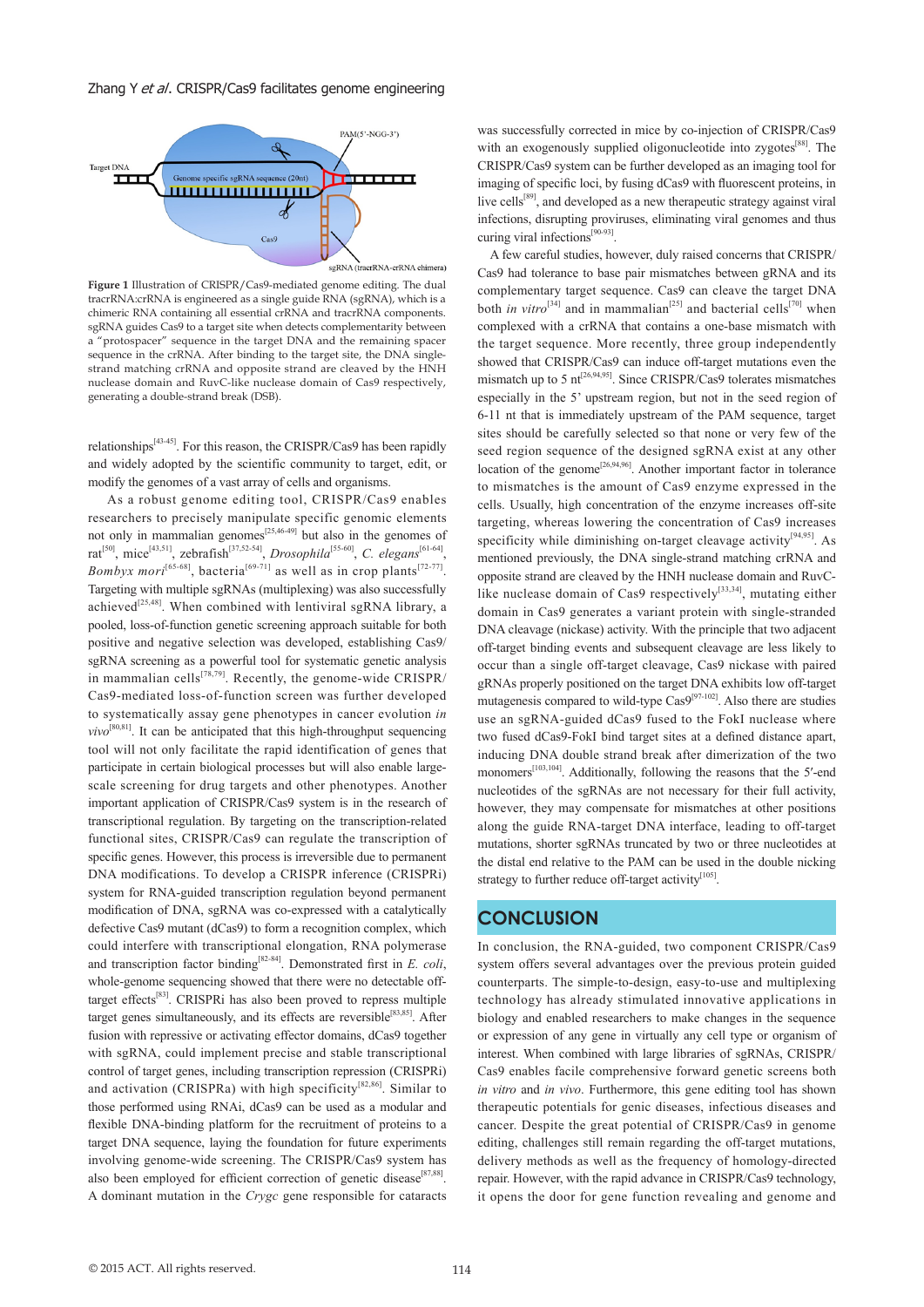epigenome editing. It can be optimistically anticipated that, in the future, CRISPR/Cas9 technology may revolutionize gene therapy research and become a convenient and versatile tool to treat a wide variety of human diseases.

## **CONFLICT OF INTERESTS**

The authors have no conflicts of interest to declare.

## **REFERENCES**

- 1. Alwin S, Gere MB, Guhl E, *et al*. Custom zinc-finger nucleases for use in human cells. Mol Ther 2005;12:610-7.
- 2. Durai S, Mani M, Kandavelou K, Wu J, Porteus MH, Chandrasegaran S. Zinc finger nucleases: custom-designed molecular scissors for genome engineering of plant and mammalian cells. Nucleic acids research 2005;33:5978-90.
- 3. Mani M, Kandavelou K, Dy FJ, Durai S, Chandrasegaran S. Design, engineering, and characterization of zinc finger nucleases. Biochemical and biophysical research communications 2005;335:447-57.
- 4. Porteus MH, Carroll D. Gene targeting using zinc finger nucleases. Nature biotechnology 2005;23:967-73.
- 5. Urnov FD, Miller JC, Lee YL, *et al*. Highly efficient endogenous human gene correction using designed zinc-finger nucleases. Nature 2005;435:646-51.
- 6. Carroll D, Morton JJ, Beumer KJ, Segal DJ. Design, construction and *in vitro* testing of zinc finger nucleases. Nat Protoc 2006;1:1329-41.
- 7. Porteus MH. Mammalian gene targeting with designed zinc finger nucleases. Mol Ther 2006;13:438-46.
- 8. Lombardo A, Genovese P, Beausejour CM, *et al*. Gene editing in human stem cells using zinc finger nucleases and integrasedefective lentiviral vector delivery. Nature biotechnology 2007;25:1298-306.
- 9. Cathomen T, Segal DJ, Brondani V, Muller-Lerch F. Generation and functional analysis of zinc finger nucleases. Methods Mol Biol 2008;434:277-90.
- 10. Weinthal D, Tovkach A, Zeevi V, Tzfira T. Genome editing in plant cells by zinc finger nucleases. Trends Plant Sci 2010;15:308- 21.
- 11. Zeevi V, Tovkach A, Tzfira T. Artificial zinc finger nucleases for DNA cloning. Methods Mol Biol 2010;649:209-25.
- 12. Boch J, Scholze H, Schornack S, *et al*. Breaking the code of DNA binding specificity of TAL-type III effectors. Science 2009;326:1509-12.
- 13. Moscou MJ, Bogdanove AJ. A simple cipher governs DNA recognition by TAL effectors. Science 2009;326:1501.
- 14. Zhang M, Wang F, Li S, Wang Y, Bai Y, Xu X. TALE: a tale of genome editing. Progress in biophysics and molecular biology 2014;114:25-32.
- 15. Cermak T, Doyle EL, Christian M, *et al*. Efficient design and assembly of custom TALEN and other TAL effector-based constructs for DNA targeting. Nucleic acids research 2011;39:e82.
- 16. Bedell VM, Wang Y, Campbell JM, *et al*. *In vivo* genome editing using a high-efficiency TALEN system. Nature 2012;491:114-8.
- 17. Ding Q, Lee YK, Schaefer EA, *et al*. A TALEN genome-editing system for generating human stem cell-based disease models. Cell Stem Cell 2013;12:238-51.
- 18. Li T, Yang B. TAL effector nuclease (TALEN) engineering. Methods Mol Biol 2013;978:63-72.
- 19. Zu Y, Tong X, Wang Z, *et al*. TALEN-mediated precise genome modification by homologous recombination in zebrafish. Nature methods 2013;10:329-31.
- 20. Wang H, Hu YC, Markoulaki S, *et al*. TALEN-mediated editing of the mouse Y chromosome. Nature biotechnology 2013;31:530-2.

#### Zhang Y et al. CRISPR/Cas9 facilitates genome engineering

- 21. Barrangou R, Fremaux C, Deveau H, *et al*. CRISPR provides acquired resistance against viruses in prokaryotes. Science 2007;315:1709-12.
- 22. Brouns SJ, Jore MM, Lundgren M, *et al*. Small CRISPR RNAs guide antiviral defense in prokaryotes. Science 2008;321:960-4.
- 23. Garneau JE, Dupuis ME, Villion M, *et al*. The CRISPR/Cas bacterial immune system cleaves bacteriophage and plasmid DNA. Nature 2010;468:67-71.
- 24. Horvath P, Barrangou R. CRISPR/Cas, the immune system of bacteria and archaea. Science 2010;327:167-70.
- 25. Cong L, Ran FA, Cox D, *et al*. Multiplex genome engineering using CRISPR/Cas systems. Science 2013;339:819-23.
- 26. Fu Y, Foden JA, Khayter C, *et al*. High-frequency off-target mutagenesis induced by CRISPR-Cas nucleases in human cells. Nature biotechnology 2013;31:822-6.
- 27. Ishino Y, Shinagawa H, Makino K, Amemura M, Nakata A. Nucleotide sequence of the iap gene, responsible for alkaline phosphatase isozyme conversion in *Escherichia coli*, and identification of the gene product. J Bacteriol 1987;169:5429-33.
- 28. Grissa I, Vergnaud G, Pourcel C. The CRISPRdb database and tools to display CRISPRs and to generate dictionaries of spacers and repeats. BMC bioinformatics 2007;8:172.
- 29. Makarova KS, Grishin NV, Shabalina SA, Wolf YI, Koonin EV. A putative RNA-interference-based immune system in prokaryotes: computational analysis of the predicted enzymatic machinery, functional analogies with eukaryotic RNAi, and hypothetical mechanisms of action. Biology direct 2006;1:7.
- 30. Haft DH, Selengut J, Mongodin EF, Nelson KE. A guild of 45 CRISPR-associated (Cas) protein families and multiple CRISPR/ Cas subtypes exist in prokaryotic genomes. PLoS computational biology 2005;1:e60.
- 31. Makarova KS, Aravind L, Wolf YI, Koonin EV. Unification of Cas protein families and a simple scenario for the origin and evolution of CRISPR-Cas systems. Biology direct 2011;6:38.
- 32. Makarova KS, Haft DH, Barrangou R, *et al*. Evolution and classification of the CRISPR-Cas systems. Nature reviews Microbiology 2011;9:467-77.
- 33. Gasiunas G, Barrangou R, Horvath P, Siksnys V. Cas9-crRNA ribonucleoprotein complex mediates specific DNA cleavage for adaptive immunity in bacteria. Proceedings of the National Academy of Sciences of the United States of America 2012;109:E2579- 86.
- 34. Jinek M, Chylinski K, Fonfara I, Hauer M, Doudna JA, Charpentier E. A programmable dual-RNA-guided DNA endonuclease in adaptive bacterial immunity. Science 2012;337:816-21.
- 35. Deltcheva E, Chylinski K, Sharma CM, *et al*. CRISPR RNA maturation by trans-encoded small RNA and host factor RNase III. Nature 2011;471:602-7.
- 36. Cheng AW, Wang H, Yang H, *et al*. Multiplexed activation of endogenous genes by CRISPR-on, an RNA-guided transcriptional activator system. Cell research 2013;23:1163-71.
- 37. Jao LE, Wente SR, Chen W. Efficient multiplex biallelic zebrafish genome editing using a CRISPR nuclease system. Proceedings of the National Academy of Sciences of the United States of America 2013;110:13904-9.
- 38. Sapranauskas R, Gasiunas G, Fremaux C, Barrangou R, Horvath P, Siksnys V. The Streptococcus thermophilus CRISPR/Cas system provides immunity in *Escherichia coli*. Nucleic acids research 2011;39:9275-82.
- 39. Zhang Y, Heidrich N, Ampattu BJ, *et al*. Processing-independent CRISPR RNAs limit natural transformation in Neisseria meningitidis. Molecular cell 2013;50:488-503.
- 40. Burma S, Chen BP, Chen DJ. Role of non-homologous end joining (NHEJ) in maintaining genomic integrity. DNA Repair (Amst) 2006;5:1042-8.
- 41. Chen F, Pruett-Miller SM, Huang Y, *et al*. High-frequency genome editing using ssDNA oligonucleotides with zinc-finger nucleases.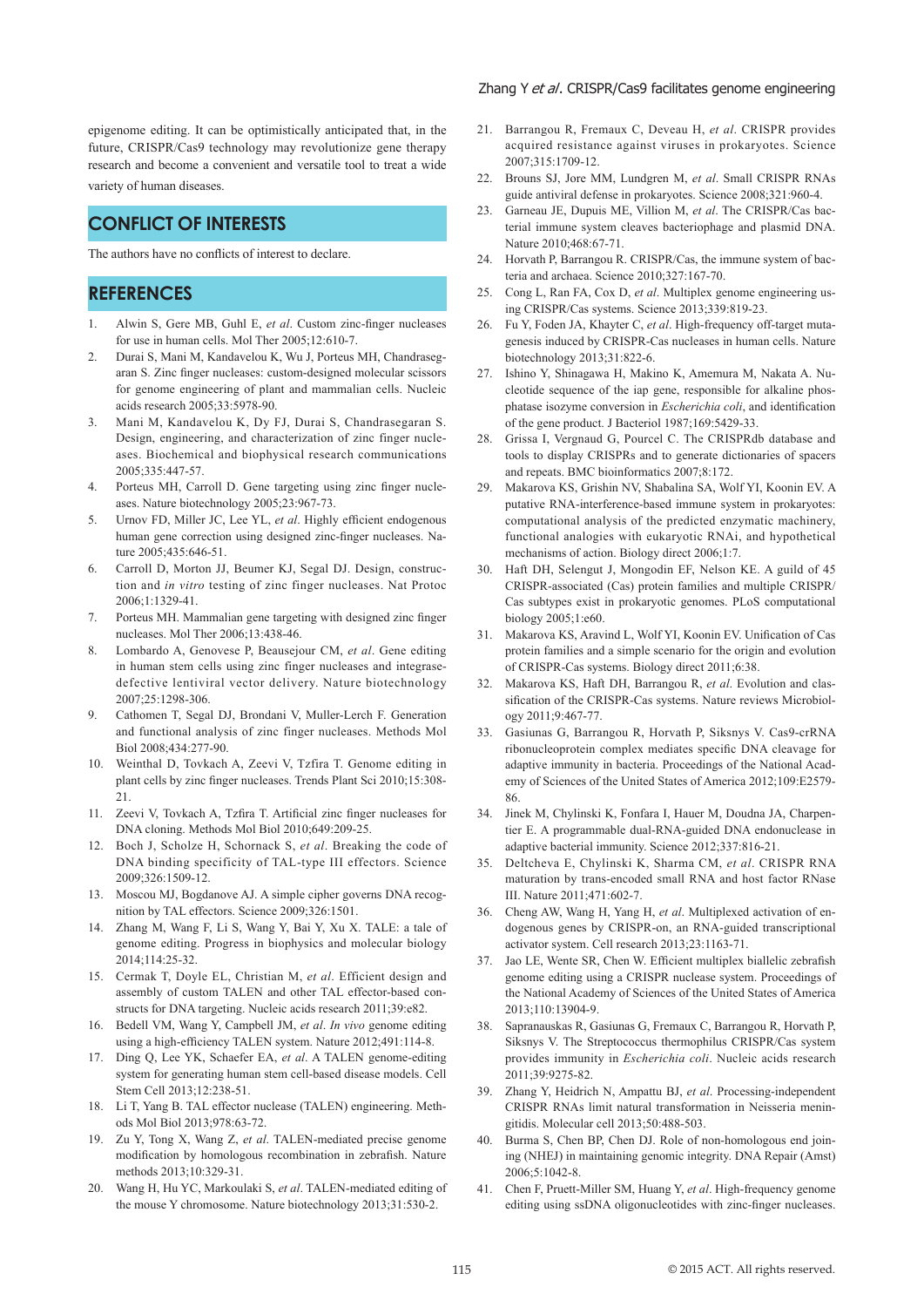#### Zhang Y et al. CRISPR/Cas9 facilitates genome engineering

Nature methods 2011;8:753-5.

- 42. Saleh-Gohari N, Helleday T. Conservative homologous recombination preferentially repairs DNA double-strand breaks in the S phase of the cell cycle in human cells. Nucleic acids research 2004;32:3683-8.
- 43. Wang H, Yang H, Shivalila CS, *et al*. One-step generation of mice carrying mutations in multiple genes by CRISPR/Cas-mediated genome engineering. Cell 2013;153:910-8.
- 44. Fujii W, Onuma A, Sugiura K, Naito K. One-step generation of phenotype-expressing triple-knockout mice with heritable mutated alleles by the CRISPR/Cas9 system. J Reprod Dev 2014;60:324-7.
- 45. Zhou J, Shen B, Zhang W, *et al*. One-step generation of different immunodeficient mice with multiple gene modifications by CRISPR/Cas9 mediated genome engineering. Int J Biochem Cell Biol 2014;46:49-55.
- 46. Jinek M, East A, Cheng A, Lin S, Ma E, Doudna J. RNA-programmed genome editing in human cells. Elife 2013;2:e00471.
- 47. Cho SW, Kim S, Kim JM, Kim JS. Targeted genome engineering in human cells with the Cas9 RNA-guided endonuclease. Nature biotechnology 2013;31:230-2.
- 48. Mali P, Yang L, Esvelt KM, *et al*. RNA-guided human genome engineering via Cas9. Science 2013;339:823-6.
- 49. Hou Z, Zhang Y, Propson NE, *et al*. Efficient genome engineering in human pluripotent stem cells using Cas9 from Neisseria meningitidis. Proceedings of the National Academy of Sciences of the United States of America 2013;110:15644-9.
- 50. Chapman KM, Medrano GA, Jaichander P, *et al*. Targeted Germline Modifications in Rats Using CRISPR/Cas9 and Spermatogonial Stem Cells. Cell Rep 2015;10:1828-35.
- 51. Shen B, Zhang J, Wu H, *et al*. Generation of gene-modified mice via Cas9/RNA-mediated gene targeting. Cell research 2013;23:720-3.
- 52. Hruscha A, Schmid B. Generation of zebrafish models by CRISPR /Cas9 genome editing. Methods Mol Biol 2015;1254:341-50.
- 53. Hisano Y, Sakuma T, Nakade S, *et al*. Precise in-frame integration of exogenous DNA mediated by CRISPR/Cas9 system in zebrafish. Scientific reports 2015;5:8841.
- 54. Ablain J, Durand EM, Yang S, Zhou Y, Zon LI. A CRISPR/Cas9 Vector System for Tissue-Specific Gene Disruption in Zebrafish. Dev Cell 2015;32:756-64.
- 55. Gratz SJ, Cummings AM, Nguyen JN, *et al*. Genome engineering of Drosophila with the CRISPR RNA-guided Cas9 nuclease. Genetics 2013;194:1029-35.
- 56. Bassett AR, Tibbit C, Ponting CP, Liu JL. Highly efficient targeted mutagenesis of Drosophila with the CRISPR/Cas9 system. Cell Rep 2013;4:220-8.
- 57. Xue Z, Wu M, Wen K, *et al*. CRISPR/Cas9 mediates efficient conditional mutagenesis in Drosophila. G3 2014;4:2167-73.
- 58. Gokcezade J, Sienski G, Duchek P. Efficient CRISPR/Cas9 plasmids for rapid and versatile genome editing in Drosophila. G3 2014;4:2279-82.
- 59. Zhang X, Koolhaas WH, Schnorrer F. A versatile two-step CRIS-PR- and RMCE-based strategy for efficient genome engineering in Drosophila. G3 2014;4:2409-18.
- 60. Ren X, Yang Z, Xu J, *et al*. Enhanced specificity and efficiency of the CRISPR/Cas9 system with optimized sgRNA parameters in Drosophila. Cell Rep 2014;9:1151-62.
- 61. Friedland AE, Tzur YB, Esvelt KM, Colaiacovo MP, Church GM, Calarco JA. Heritable genome editing in C. elegans via a CRIS-PR-Cas9 system. Nature methods 2013;10:741-3.
- 62. Zhao P, Zhang Z, Ke H, Yue Y, Xue D. Oligonucleotide-based targeted gene editing in C. elegans via the CRISPR/Cas9 system. Cell research 2014;24:247-50.
- 63. Liu P, Long L, Xiong K, *et al*. Heritable/conditional genome editing in C. elegans using a CRISPR-Cas9 feeding system. Cell research 2014;24:886-9.
- 64. Shen Z, Zhang X, Chai Y, *et al*. Conditional knockouts generated

by engineered CRISPR-Cas9 endonuclease reveal the roles of coronin in C. elegans neural development. Dev Cell 2014;30:625- 36.

- 65. Wang Y, Li Z, Xu J, *et al*. The CRISPR/Cas system mediates efficient genome engineering in Bombyx mori. Cell research 2013;23:1414-6.
- 66. Ma S, Chang J, Wang X, *et al*. CRISPR/Cas9 mediated multiplex genome editing and heritable mutagenesis of BmKu70 in Bombyx mori. Scientific reports 2014;4:4489.
- 67. Liu Y, Ma S, Wang X, *et al*. Highly efficient multiplex targeted mutagenesis and genomic structure variation in Bombyx mori cells using CRISPR/Cas9. Insect Biochem Mol Biol 2014;49:35- 42.
- 68. Wei W, Xin H, Roy B, Dai J, Miao Y, Gao G. Heritable genome editing with CRISPR/Cas9 in the silkworm, Bombyx mori. PloS one 2014;9:e101210.
- 69. DiCarlo JE, Norville JE, Mali P, Rios X, Aach J, Church GM. Genome engineering in Saccharomyces cerevisiae using CRISPR-Cas systems. Nucleic acids research 2013;41:4336-43.
- 70. Jiang W, Bikard D, Cox D, Zhang F, Marraffini LA. RNA-guided editing of bacterial genomes using CRISPR-Cas systems. Nature biotechnology 2013;31:233-9.
- 71. Dy RL, Pitman AR, Fineran PC. Chromosomal targeting by CRIS-PR-Cas systems can contribute to genome plasticity in bacteria. Mobile genetic elements 2013;3:e26831.
- 72. Belhaj K, Chaparro-Garcia A, Kamoun S, Nekrasov V. Plant genome editing made easy: targeted mutagenesis in model and crop plants using the CRISPR/Cas system. Plant Methods 2013;9:39.
- Kumar V, Jain M. The CRISPR-Cas system for plant genome editing: advances and opportunities. J Exp Bot 2015;66:47-57.
- 74. Belhaj K, Chaparro-Garcia A, Kamoun S, Patron NJ, Nekrasov V. Editing plant genomes with CRISPR/Cas9. Curr Opin Biotechnol 2015;32:76-84.
- 75. Bortesi L, Fischer R. The CRISPR/Cas9 system for plant genome editing and beyond. Biotechnol Adv 2015;33:41-52.
- 76. Ali Z, Abul-Faraj A, Li L, *et al*. Efficient Virus-Mediated Genome Editing in Plants using the CRISPR/Cas9 System. Molecular plant 2015.
- 77. Li JF, Zhang D, Sheen J. Targeted Plant Genome Editing via the CRISPR/Cas9 Technology. Methods Mol Biol 2015;1284:239-55.
- 78. Wang T, Wei JJ, Sabatini DM, Lander ES. Genetic screens in human cells using the CRISPR-Cas9 system. Science 2014;343:80- 4.
- 79. Zhou Y, Zhu S, Cai C, *et al*. High-throughput screening of a CRISPR/Cas9 library for functional genomics in human cells. Nature 2014;509:487-91.
- 80. Burgess DJ. Cancer genetics: CRISPR screens go *in vivo*. Nat Rev Genet 2015;16:194-5.
- 81. Chen S, Sanjana NE, Zheng K, *et al*. Genome-wide CRISPR Screen in a Mouse Model of Tumor Growth and Metastasis. Cell 2015;160:1246-60.
- 82. Gilbert LA, Larson MH, Morsut L, *et al*. CRISPR-mediated modular RNA-guided regulation of transcription in eukaryotes. Cell 2013;154:442-51.
- 83. Qi LS, Larson MH, Gilbert LA, *et al*. Repurposing CRISPR as an RNA-guided platform for sequence-specific control of gene expression. Cell 2013;152:1173-83.
- 84. Malina A, Mills JR, Cencic R, *et al*. Repurposing CRISPR/Cas9 for in situ functional assays. Genes Dev 2013;27:2602-14.
- 85. Choudhary E, Thakur P, Pareek M, Agarwal N. Gene silencing by CRISPR interference in mycobacteria. Nat Commun 2015;6:6267.
- 86. Gilbert LA, Horlbeck MA, Adamson B, *et al*. Genome-Scale CRISPR-Mediated Control of Gene Repression and Activation. Cell 2014;159:647-61.
- 87. Yin H, Xue W, Chen S, *et al*. Genome editing with Cas9 in adult mice corrects a disease mutation and phenotype. Nature biotechnology 2014;32:551-3.